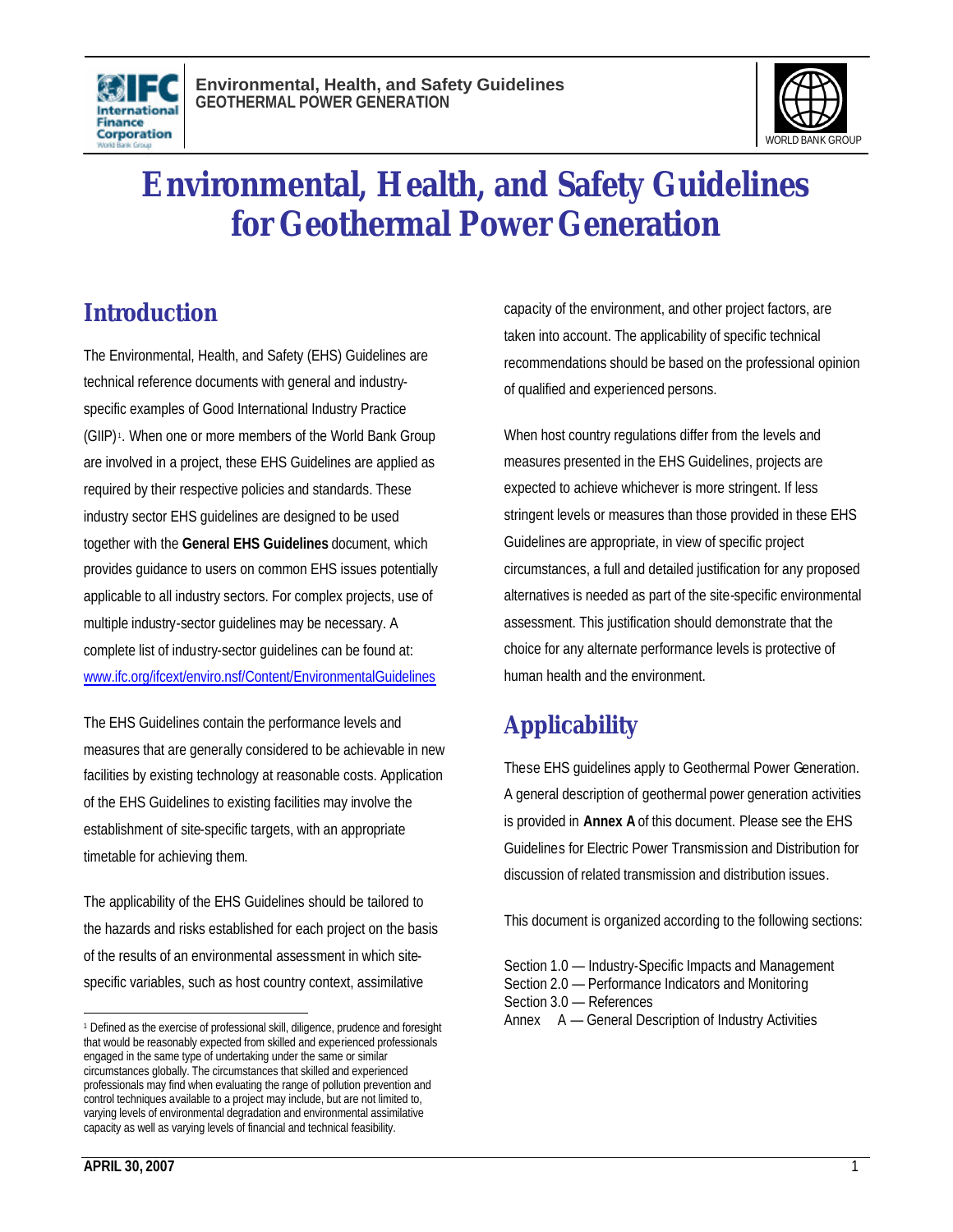



# **1.0 Industry-Specific Impacts and Management**

The following section provides a summary of EHS issues associated with geothermal power generation, along with recommendations for their management. Recommendations for the management of EHS issues common to most large industrial facilities during the construction and decommissioning phases are provided in the **General EHS Guidelines**.

## **1.1 Environment**

Environmental issues that may occur during geothermal power generation projects, include the following?:

- **Fffluents**
- Air emissions
- Solid waste
- Well blowouts and pipeline failures
- Water consumption and extraction

## **Effluents**

#### *Drilling Fluids and Cuttings*

Steam production and re-injection wells may be installed during exploration, development, and operational activities. Drilling fluids employed during drilling activities may be water- or oilbased, and may contain chemical additives to assist in controlling pressure differentials in the drill hole and to act against viscosity breakdown. Cuttings fromoil-based mud are of particular concern due to the content of oil-related contaminants and may necessitate special on-site or off-site treatment and disposal. Recommendations for the management of drill cuttings and fluids include:

- Recovery and storage of oil-based drilling fluids and cuttings in dedicated storage tanks or sumps, lined with an impervious membrane, prior to treatment (e.g. washing), recycling, and / or final treatment and disposal;
- Reuse of drilling fluid, where feasible;
- Removal of tanks or sumps to avoid the present or future release of oil-related materials into soil and water resources and treatment / disposal of contents as a hazardous on non-hazardous waste depending on its characteristics (see General EHS Guidelines);
- Disposal of water-based drilling fluids into the bore hole following toxicity assessment. Water-based cuttings are typically reused if they are non-toxic (e.g. as construction fill) or disposed of in a landfill facility;
- During acid treatment of wells, use of leak-proof well casings to a depth appropriate to the geological formation in order to avoid leakage of acidic fluids to groundwater.

#### *Spent Geothermal Fluids*

Spent geothermal fluids consist of the reject water from steam separators (rejected water is water that initially accompanies the steam from the geothermal reservoir), and condensate derived from spent steam condensation following power generation. Facilities that use water cooling towers in an evaporative process typically direct geothermal condensate into the cooling cycle. Geothermal condensate may be characterized by high temperature, low pH, and heavy metals content. Reject waters from the separators are often pH neutral and may contain heavy metals. 3 Formation steam and water quality varies depending on the characteristics of the geothermal resource.

Recommended management of geothermal fluids includes the following:

 $\overline{a}$ <sup>2</sup> Duffield and Sass (2003)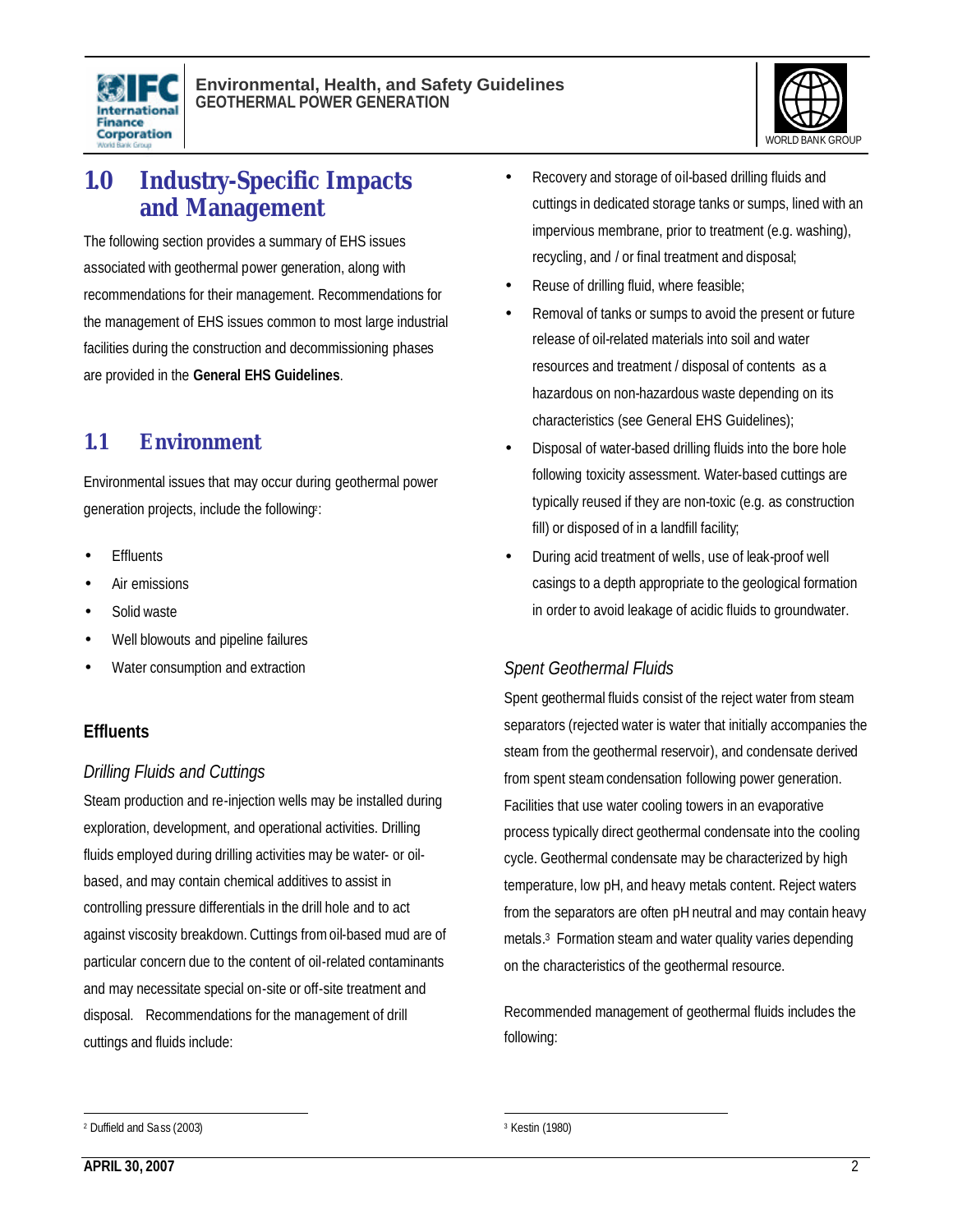



- Carefully evaluating potential environmental impacts of geothermal fluid discharges depending on the selected cooling system;<sup>4</sup>
- If facilities do not re-inject all geothermal fluids underground, effluent discharge quality should be consistent with the receiving water body use as described in the **General EHS Guidelines**. This may include adjusting effluent temperature according to local regulations or a site-specific standard based on potential impacts to the receiving water body. If elevated heavy metal concentrations are found in geothermal fluids, due diligence has to be exercised for their discharge into natural water bodies which may necessitate construction and operation of complex and costly treatment facilities;
- Where reinjection is the selected alternative, potential for contamination of groundwater should be minimized by installation of leak-proof well casings in the injection wells to a depth to the geological formation hosting the geothermal reservoir;
- Opportunities for reuse of reject geothermal fluids should be considered, including:
	- o Use of binary power generation technology;
	- o Use in downstream industrial processes if reject water quality (including levels of total and dissolved heavy metals) is consistent with the quality requirements of the intended use. Examples of downstream uses include heating applications such as greenhouses, aquaculture, space heating, food / fruit processing, and recreational use for hotels / spas, among others.
	- o Final discharge of used fluids according to the treatment and discharge requirements of the applicable activity, if any, and consistent with the receiving water body use, as discussed in the **General EHS Guidelines**.

#### **Air Emissions**

Geothermal power plant emissions are negligible compared to those of fossil fuel combustion-based power plants.<sup>5</sup> Hydrogen sulfide and mercury are the main potential air pollutants associated with geothermal power generation employing flash or dry steam technologies. Carbon dioxide is present in the steam although its emission is also considered negligible compared to fossil fuel combustion sources. The presence and concentration of potential air pollutants may vary depending on the characteristics of the geothermal resource.

Emissions may occur during well drilling and flow testing activities, and via the open contact condenser / cooling tower systems unless pumped out of the condenser and re-injected into the reservoir along with reject geothermal fluids. Well-field and plant-site vent mufflers can also be potential sources of hydrogen sulfide emissions, primarily during upset operating conditions when venting is required. Binary and combined flash / binary technologies (with non-contact condensing technology) have close to zero emissions of hydrogen sulfide or mercury to the atmosphere because of reinjection of all geothermal fluids and gases.

Recommended methods for the management of air emissions include the following:

• Considering technological options that include total or partial re-injection of gases with geothermal fluids within the context of potential environmental impacts from alternative generating technologies together with other primary factors, such as the fit of the technology to the geologic resource and economic considerations (e.g. capital and operation / maintenance costs);

 $\overline{a}$ 

 $\overline{a}$ 

<sup>4</sup> Reinjection may be favored in some cases in order to prolong the life of the reservoir.

<sup>&</sup>lt;sup>5</sup> For example, geothermal power plants emit approximately 1 percent of the sulphur oxide  $(SO_x)$  and nitrogen oxide  $(NO_x)$ , and 5 percent of the carbon dioxide  $(CO<sub>2</sub>)$  emissions of a thermal power plant of similar power generation capacity fuelled with coal (Duffield and Sass (2003))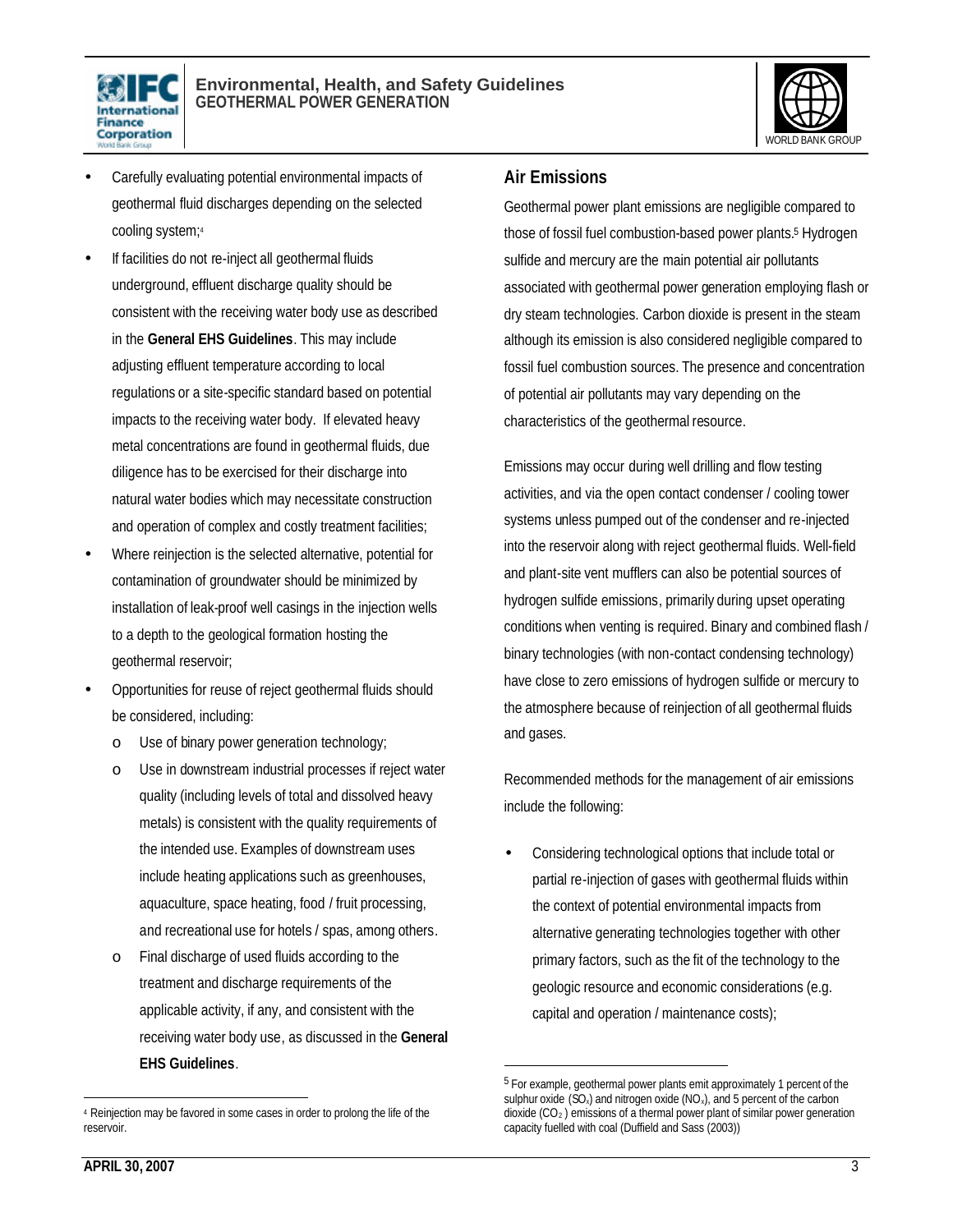



- When total re-injection is not feasible, venting of hydrogen sulfide and non-condensable volatile mercury if, based on an assessment of potential impact to ambient concentrations, pollutant levels will not exceed applicable safety and health standards;
- If necessary, use of abatement systems to remove hydrogen sulfide and mercury emissions from noncondensable gases. Examples of hydrogen sulfide controls can include wet or dry scrubber systems or a liquid phase reduction / oxidation system, while mercury emissions controls may include gas stream condensation with further separation or adsorption methods;

#### **Solid Waste**

Geothermal technologies do not produce a substantial amount of solid waste. Sulfur, silica, and carbonate precipitates are typically collected from cooling towers, air scrubber systems, turbines, and steam separators. This sludge may be classified as hazardous depending on the concentration and potential for leaching of silica compounds, chlorides, arsenic, mercury, vanadium, nickel, and other heavy metals. Recommended management of hazardous waste is described in the **General EHS Guidelines** and involves proper on-site storage and containment before final treatment and disposal at an appropriate waste facility. If the sludge is of acceptable quality without significant leachable metals content (i.e. is a nonhazardous waste), on-site or off-site reuse as backfill may be considered as a potential disposal option. Recoverable solids such as sulfur cake should be recycled by third parties to the extent feasible<sup>6</sup>. The disposal pathways will have to be determined initially by appropriate chemical analyses of the precipitates, which should be periodically (e. g. annually) repeated to accommodate for potential geochemical variations and resulting impacts on waste quality.

#### **Well Blowouts and Pipeline Failures**

Although very rare, well blowouts and pipeline failures may occur during well drilling or facility operations. Such failures can result in the release of toxic drilling additives and fluids, as well as hydrogen sulfide gases from underground formations. Pipeline ruptures may also result in the surface release of geothermal fluids and steam containing heavy metals, acids, mineral deposits, and other pollutants.

Recommended pollution prevention and control methods to address well blowouts and pipeline ruptures include:

- Regular maintenance of wellheads and geothermal fluid pipelines, including corrosion control and inspection; pressure monitoring; and use of blowout prevention equipment such as shutoff valves; and
- Design of emergency response for well blowout and pipeline rupture, including measures for containment of geothermal fluid spills<sup>7</sup>.

Planning for emergency response is further discussed in the **General EHS Guidelines**.

## **Water Consumption and Extraction**

Surface water extraction is necessary for a variety of geothermal power generation activities, including well drilling, injectivity testing of subsurface formations and for use in cooling systems. Surface water used for non-contact single pass cooling is typically returned to the source with some increase in heat content, but no overall change in water quality.

The following management measures are recommended to conserve water sources used to support geothermal power generation activities:

 $\overline{a}$ 6 An example of a beneficial use is in the manufacture of agricultural fertilizers.

 $\overline{a}$ 7 For more information see Babok and Toth (2003)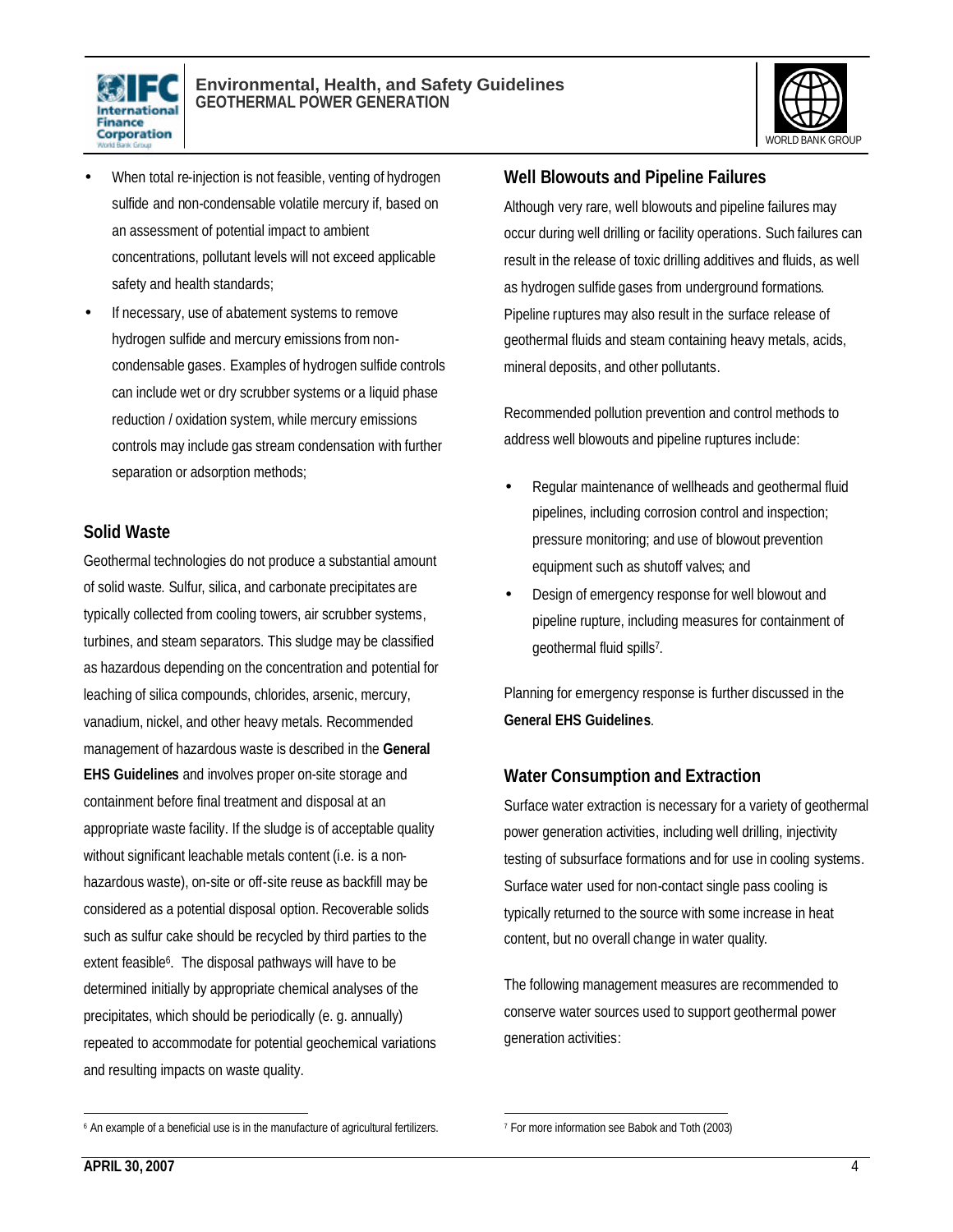



- Assessing hydrological records for short and long-term variability of streams serving as source water, and ensuring critical flows are maintained during low flow periods so as to not obstruct passage of fish or negatively impact aquatic biota;
- Monitoring temperature differential of effluent and receiving water bodies to comply with local regulations respecting thermal discharge or, in the absence of such regulations, as previously noted in this document.

# **1.2 Occupational Health and Safety**

Occupational health and safety issues during the construction and decommissioning of geothermal power generation projects are common to those of other industrial facilities and their prevention and control are discussed in the **General EHS Guidelines**.

Specific health and safety issues in geothermal power projects include the potential for exposure to:

- Geothermal gases
- Confined spaces
- Heat
- Noise

#### **Geothermal Gases**

Occupational exposure to geothermal gases, mainly hydrogen sulfide gas, may occur during non-routine release of geothermal fluids (for example, pipeline failures) and maintenance work in confined spaces such as pipelines, turbines, and condensers. The significance of the hydrogen sulfide hazard may vary depending on the location and geological formation particular to the facility.

Where there is a potential for exposure to hazardous levels of hydrogen sulfide, geothermal power facilities should consider the following management measures:

- Installation of hydrogen sulfide monitoring and warning systems. The number and location of monitors should be determined based on an assessment of plant locations prone to hydrogen sulfide emission and occupational exposure; 8
- Development of a contingency plan for hydrogen sulfide release events, including all necessary aspects from evacuation to resumption of normal operations;
- Provision of facility emergency response teams, and workers in locations with high risk of exposure, with personal hydrogen sulfide monitors, self-contained breathing apparatus and emergency oxygen supplies, and training in their safe and effective use;
- Provision of adequate ventilation of occupied buildings to avoid accumulation of hydrogen sulfide gas;
- Development and implementation of a confined space entry program for areas designated as 'Confined Spaces' (see below);
- Providing workers with a fact sheet or other readily available information about the chemical composition of liquid and gaseous phases with an explanation of potential implications for human health and safety.

## **Confined Spaces**

1

Confined space hazards in this and any other industry sector are potentially fatal. Confined space entry by workers and the potential for accidents may vary among geothermal facilities depending on design, on-site equipment, and presence of groundwater or geothermal fluids. Specific and unique areas for

<sup>&</sup>lt;sup>8</sup> Alarm threshold settings for facility or personal hydrogen sulfide monitors should be set well below the recommended safety standards based on the advice of an occupational safety specialist.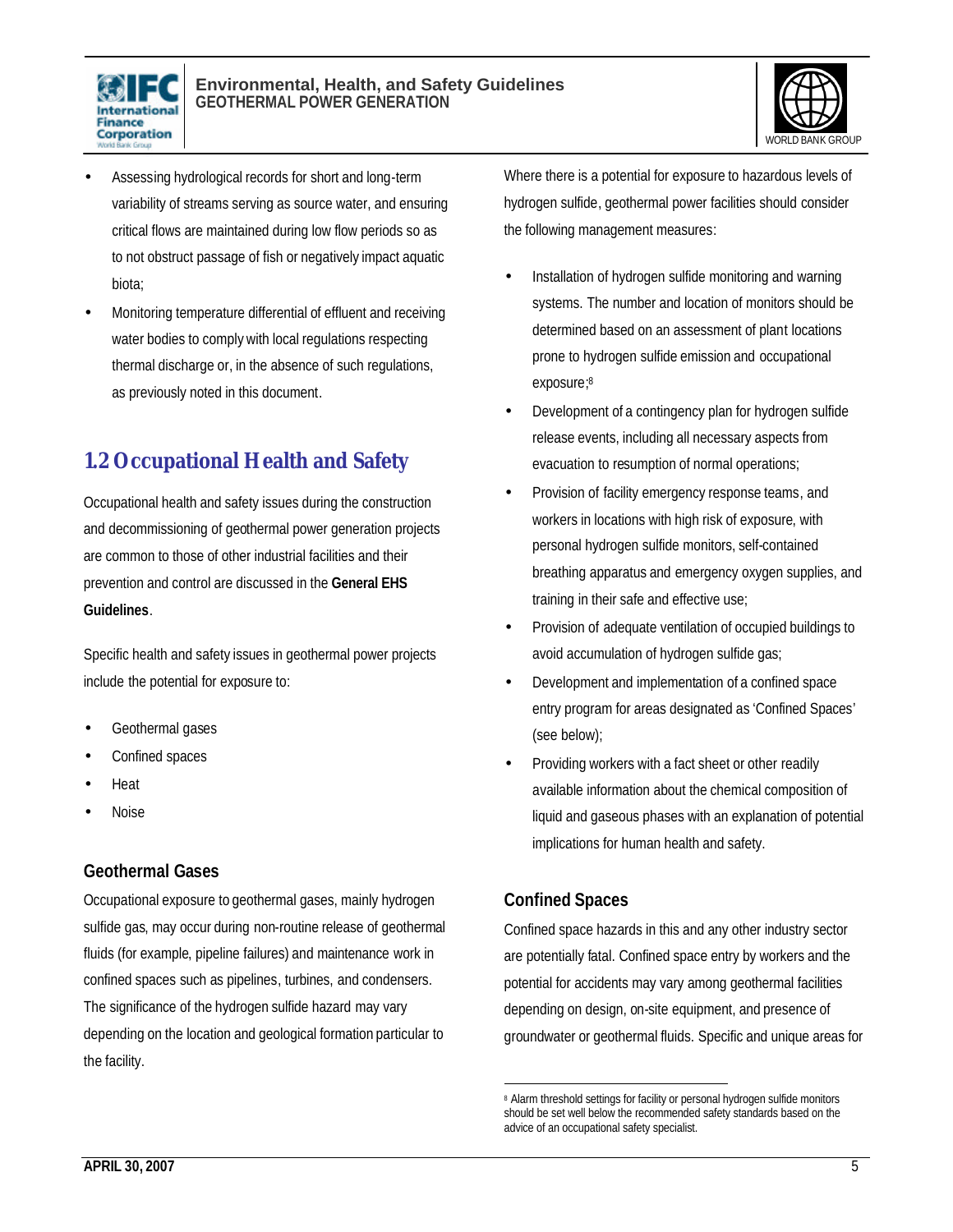



confined space entry may include the turbine, condenser, and cooling water tower (during maintenance activities), monitoring equipment sheds (during sampling), and the well hole "cellar" (a subsurface depression created for drilling purposes). Geothermal power facilities should develop and implement confined space entry procedures as described in the **General EHS Guidelines**.

#### **Heat**

Occupational exposure to heat occurs during construction activities, and during operation and maintenance of pipes, wells, and related hot equipment. Non-routine exposures include potential blowout accidents during drilling as well as malfunctions of the steam containments and transport installations.

Recommended prevention and control measures to address heat exposure include:

- Reducing the time required for work in elevated temperature environments and ensuring access to drinking water;
- Shielding surfaces where workers come in close contact with hot equipment, including generating equipment, pipes etc.;
- Use of personal protective equipment (PPE) as appropriate, including insulated gloves and shoes;
- Implementing appropriate safety procedures during the exploratory drilling process.

#### **Noise**

Noise sources in geothermal facilities are mainly related to well drilling, steam flashing and venting. Other sources include equipment related to pumping facilities, turbines, and temporary pipe flushing activities. Temporary noise levels may exceed 100 dBA during certain drilling and steam venting activities. Noise

abatement technology includes the use of rock mufflers, sound insulation, and barriers during drilling, in addition to silencers on equipment in the steam processing facility. Further recommendations for the management of occupational noise and vibration, such as the use of appropriate PPE, are discussed in the **General EHS Guidelines**.

## **1.3 Community Health and Safety**

Community health and safety issues during the construction and decommissioning of geothermal power generation plants are common to those of most large industrial facilities, and are discussed in the **General EHS Guidelines**.

Community health and safety issues during the operation of geothermal power generation plants include:

- Exposure to hydrogen sulfide gas
- Infrastructure safety
- Impacts on water resources

## **Hydrogen Sulfide**

In addition to the prevention and control of emissions and exposure to hydrogen sulfide gas described in the environmental and occupational health and safety sections above, the potential for exposures to members of the community should be carefully considered during the planning process and the necessary precautions implemented. Where the potential for community exposure is significant, examples of mitigation measures include:

Siting of potential significant emissions sources with consideration of hydrogen sulfide gas exposure to nearby communities (considering key environmental factors such as proximity, morphology and prevailing wind directions);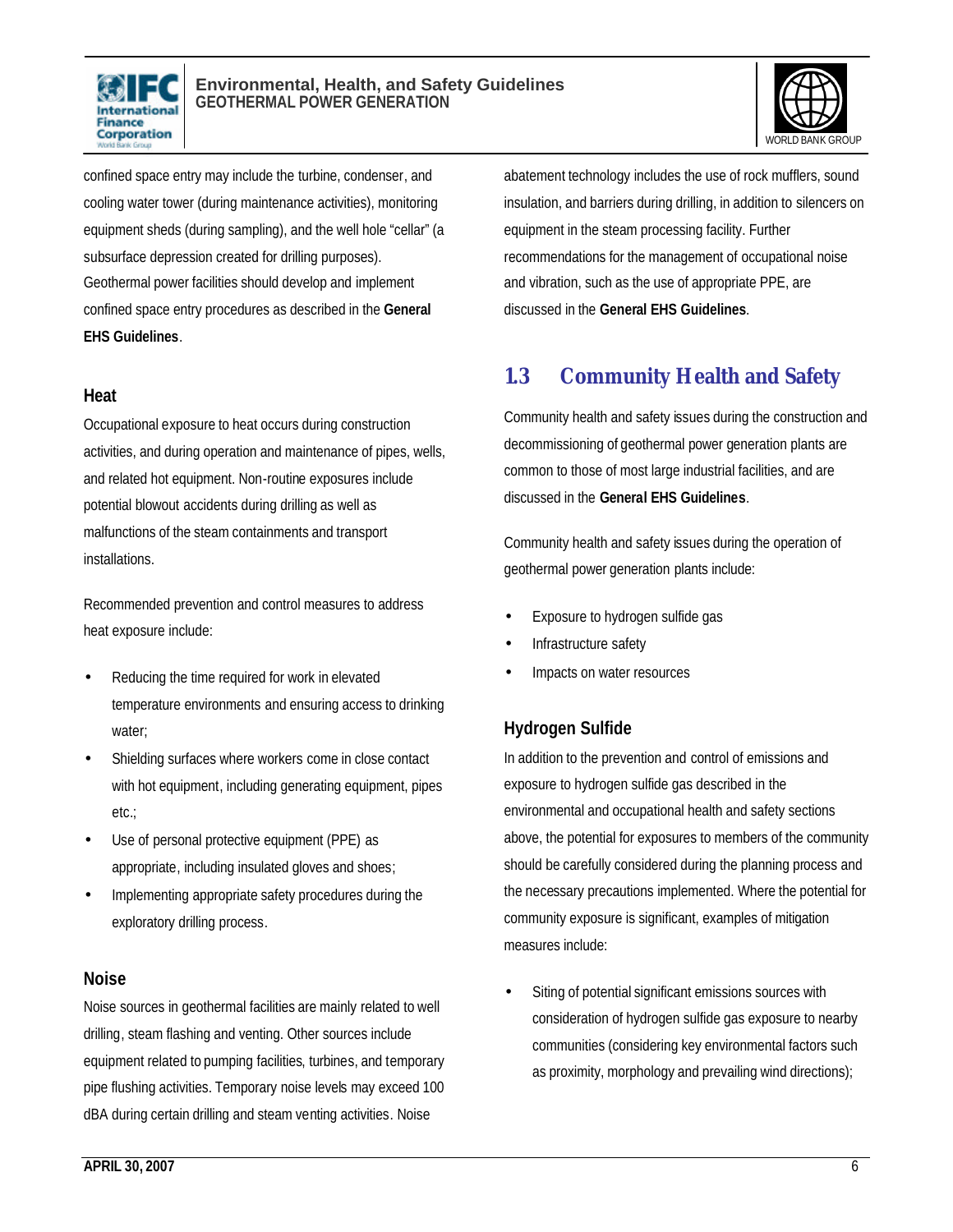



- Installation of a hydrogen sulfide gas monitoring network with the number and location of monitoring stations determined through air dispersion modeling, taking into account the location of emissions sources and areas of community use and habitation;
- Continuous operation of the hydrogen sulfide gas monitoring systems to facilitate early detection and warning;
- Emergency planning involving community input to allow for effective response to monitoring system warnings.

### **Infrastructure Safety**

Communities may be exposed to physical hazards associated with the wells and related pipeline networks. Hazards may result from contact with hot components, equipment failure, or the presence of active and abandoned well infrastructure which may generate confined space or falling hazards. Recommended management techniques to mitigate these impacts include:

- Placement of access deterrents, such as fences and warning signs, to prevent access and warn of existing hazards;
- Minimizing the length of necessary pipeline systems;
- Consideration of the feasibility of subsurface pipelines or heat shields to prevent public contact with hot geothermal pipelines;
- Managing closure of infrastructure such as pipelines and access roads, including: cleaning, disassembly, and removal of equipment; analysis of soil quality with cleanup where warranted; re-vegetation of site and blockade; and reclamation of access roads where necessary;

• Managing closure of well heads including sealing well with cement, removing the well head, and backfilling depression around the well head, as necessary.<sup>9</sup>

#### **Impacts on Water Resources**

The extraction, reinjection, and discharge of geothermal fluids may affect the quality and quantity of surface and groundwater resources. Examples of specific impacts include the inadvertent introduction of geothermal fluids into shallower productive aquifers during extraction and reinjection activities or a reduction in the flow of hot thermal springs due to withdrawal activities. Recommended measures to prevent and control these impacts include:

- Elaboration of a comprehensive geological and hydrogeological model including overall geological, structural and tectonic architecture, reservoir size, boundaries, geotechnical and hydraulic host rock properties;
- Completion of a hydrogeologic and water balance assessment during the project planning stage to identify hydraulic interconnections between the geothermal extraction and reinjection points and any sources of potable water or surface water features;
- Isolation of steam producing sources from shallower hydrologic formations which may be used as sources of potable water through careful site selection and properly designed and installed well casing systems;
- Avoiding negative impacts on surface water by introducing strict discharge criteria and appropriate means to bring water quality and temperature to acceptable standards.

<sup>1</sup> 9 Geothermal field infrastructure decommissioning and closure may require detailed planning depending on site-specific issues.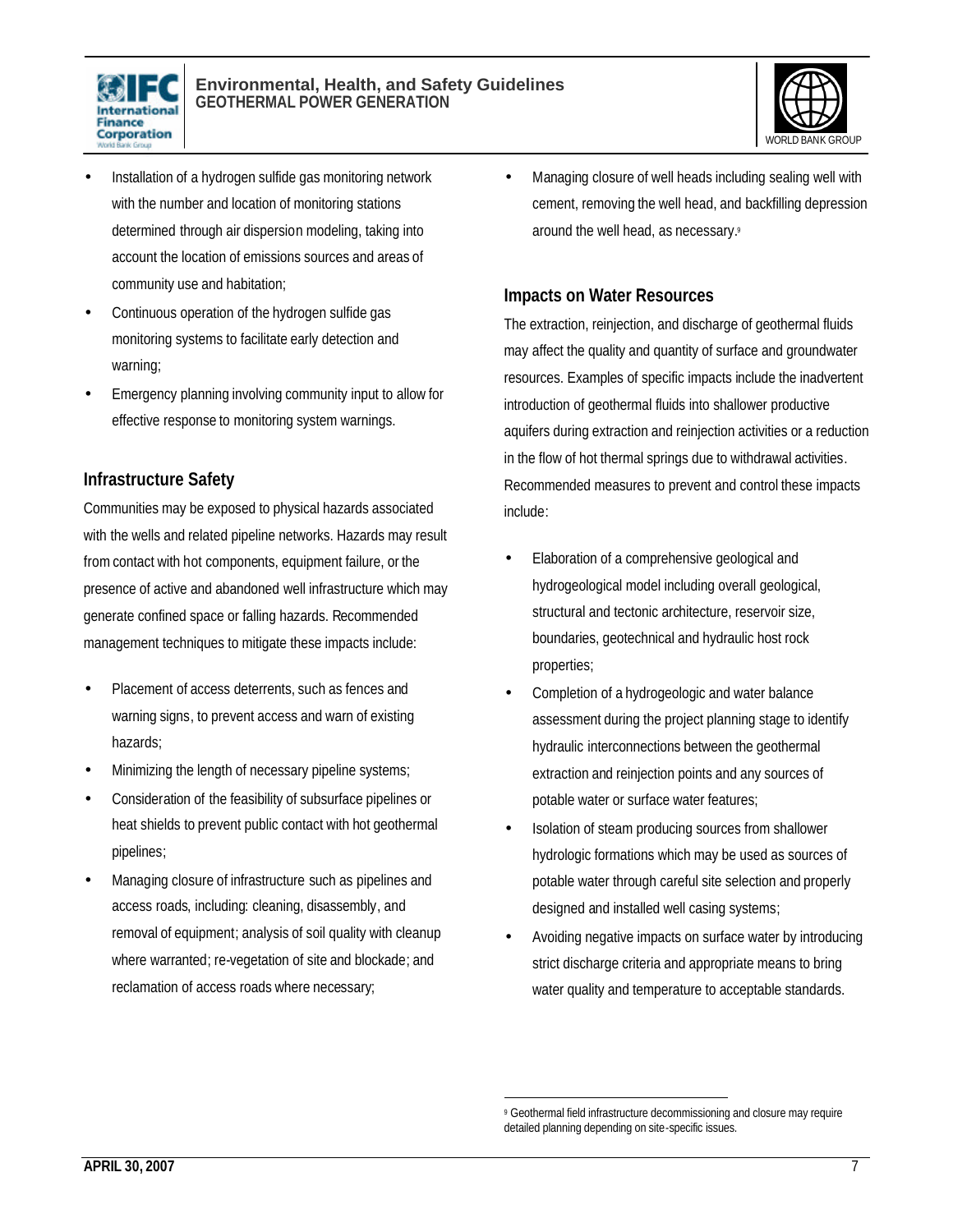



# **2.0 Performance Indicators and Monitoring**

## **2.1 Environment**

#### **Emissions and Effluent Guidelines**

#### *Emissions*

Minor air emissions of hydrogen sulfide, mercury vapor, and sulfur dioxide may arise as fugitive emissions from the cooling tower if the condensation process involves direct contact of steam with cooling water. Guideline values for process emissions and effluents in this sector are indicative of good international industry practice as reflected in relevant standards of countries with recognized regulatory frameworks. Although geothermal energy projects do not normally generate significant point source emissions during construction and operations, hydrogen sulfide emissions, or other types of emissions, should not result in ambient concentrations above nationally established air quality standards or, in their absence, internationally recognized guidelines.<sup>10</sup>

#### *Effluents*

Spent geothermal fluids are typically re-injected to the host rock formation, resulting in minor effluent volumes involving reject waters. Potential contaminants in geothermal effluents will vary according to the mineralogy of the host geological formation, temperature of the geothermal water, and site-specific facility processes. If spent geothermal fluids are not re-injected, effluents should meet site-specific discharge levels for surface water as discussed in the **General EHS Guidelines**.

#### **Environmental Monitoring**

Environmental monitoring programs for this sector should be implemented to address all activities that have been identified to have potentially significant impacts on the environment, during normal operations and upset conditions. Environmental monitoring activities should be based on direct or indirect indicators of emissions, effluents, and resource use applicable to the particular project.

Monitoring frequency should be sufficient to provide representative data for the parameter being monitored. Monitoring should be conducted by trained individuals following monitoring and record-keeping procedures and using properly calibrated and maintained equipment. Monitoring data should be analyzed and reviewed at regular intervals and compared with the operating standards so that any necessary corrective actions can be taken. Additional guidance on applicable sampling and analytical methods for emissions and effluents is provided in the **General EHS Guidelines**.

# **2.2 Occupational Health and Safety**

#### **Occupational Health and Safety Guidelines**

Occupational health and safety performance should be evaluated against internationally published exposure guidelines, of which examples include the Threshold Limit Value (TLV®) occupational exposure guidelines and Biological Exposure Indices (BEIs®) published by American Conference of Governmental Industrial Hygienists (ACGIH),11 the Pocket Guide to Chemical Hazards published by the United States National Institute for Occupational Health and Safety (NIOSH),<sup>12</sup> Permissible Exposure Limits (PELs) published by the Occupational Safety and Health Administration of the United States (OSHA),<sup>13</sup> Indicative Occupational Exposure Limit Values

 $\overline{a}$ 10 Air Quality Guidelines, World Health Organization (WHO), Geneva 2000.

 $\overline{a}$ 11 Available at: http://www.acgih.org/TLV/ and http://www.acgih.org/store/

<sup>12</sup> Available at: http://www.cdc.gov/niosh/npg/

<sup>13</sup> Available at:

http://www.osha.gov/pls/oshaweb/owadisp.show\_document?p\_table=STANDAR DS&p\_id=9992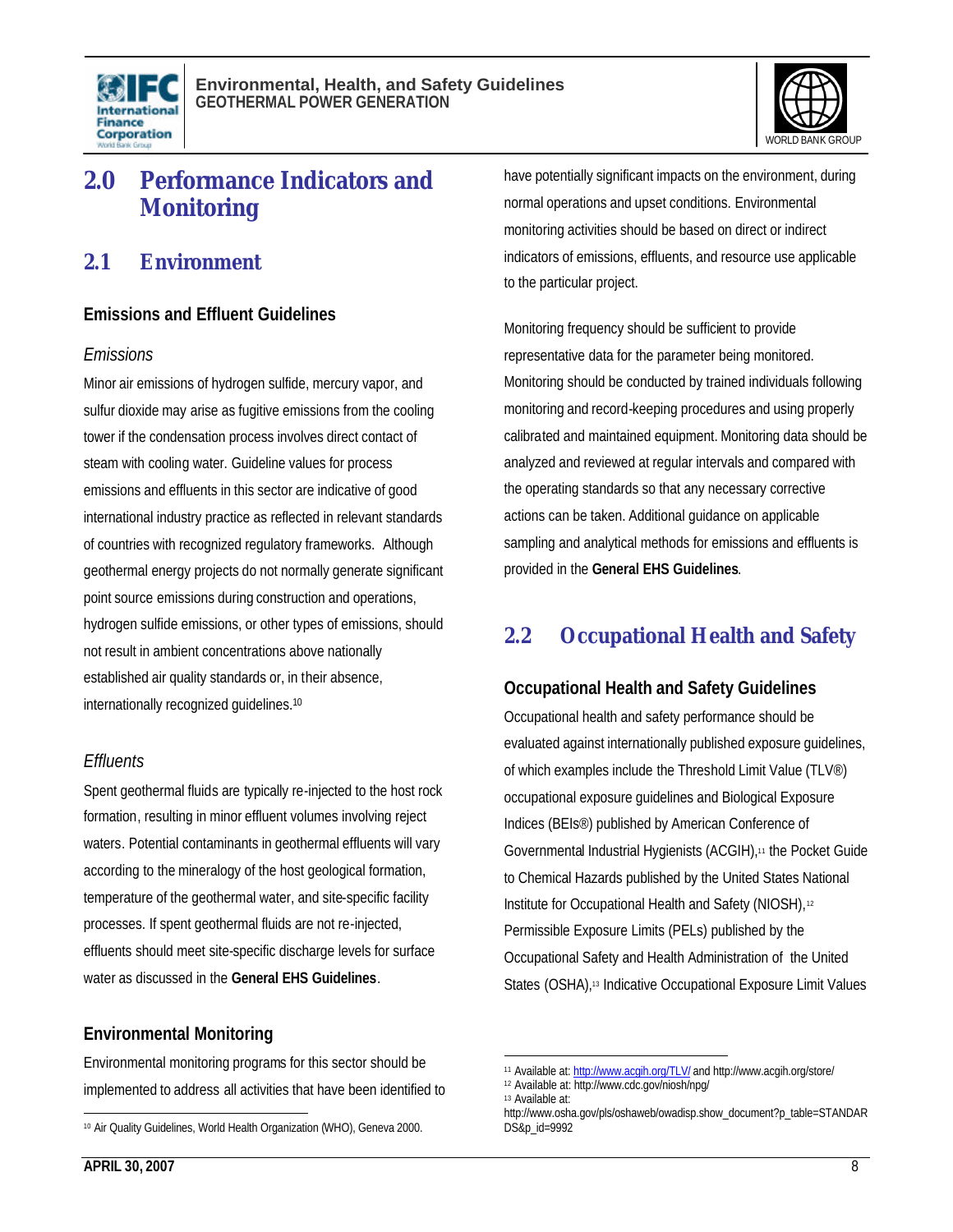



published by European Union member states,<sup>14</sup> or other similar sources.

## **Accident and Fatality Rates**

Projects should try to reduce the number of accidents among project workers (whether directly employed or subcontracted) to a rate of zero, especially accidents that could result in lost work time, different levels of disability, or even fatalities. Facility rates may be benchmarked against the performance of facilities in this sector in developed countries through consultation with published sources (e.g. US Bureau of Labor Statistics and UK Health and Safety Executive)15.

## **Occupational Health and Safety Monitoring**

The working environment should be occupational hazards relevant to the specific project. Monitoring should be designed and implemented by accredited professionals<sup>16</sup> as part of an occupational health and safety monitoring program. Facilities should also maintain a record of occupational accidents and diseases and dangerous occurrences and accidents. Additional guidance on occupational health and safety monitoring programs is provided in the **General EHS Guidelines**.

 $\overline{a}$ <sup>14</sup> Available at: http://europe.osha.eu.int/good\_practice/risks/ds/oel/

<sup>15</sup> Available at: http://www.bls.gov/iif/ and

http://www.hse.gov.uk/statistics/index.htm

<sup>16</sup> Accredited professionals may include Certified Industrial Hygienists,

Registered Occupational Hygienists, or Certified Safety Professionals or their equivalent.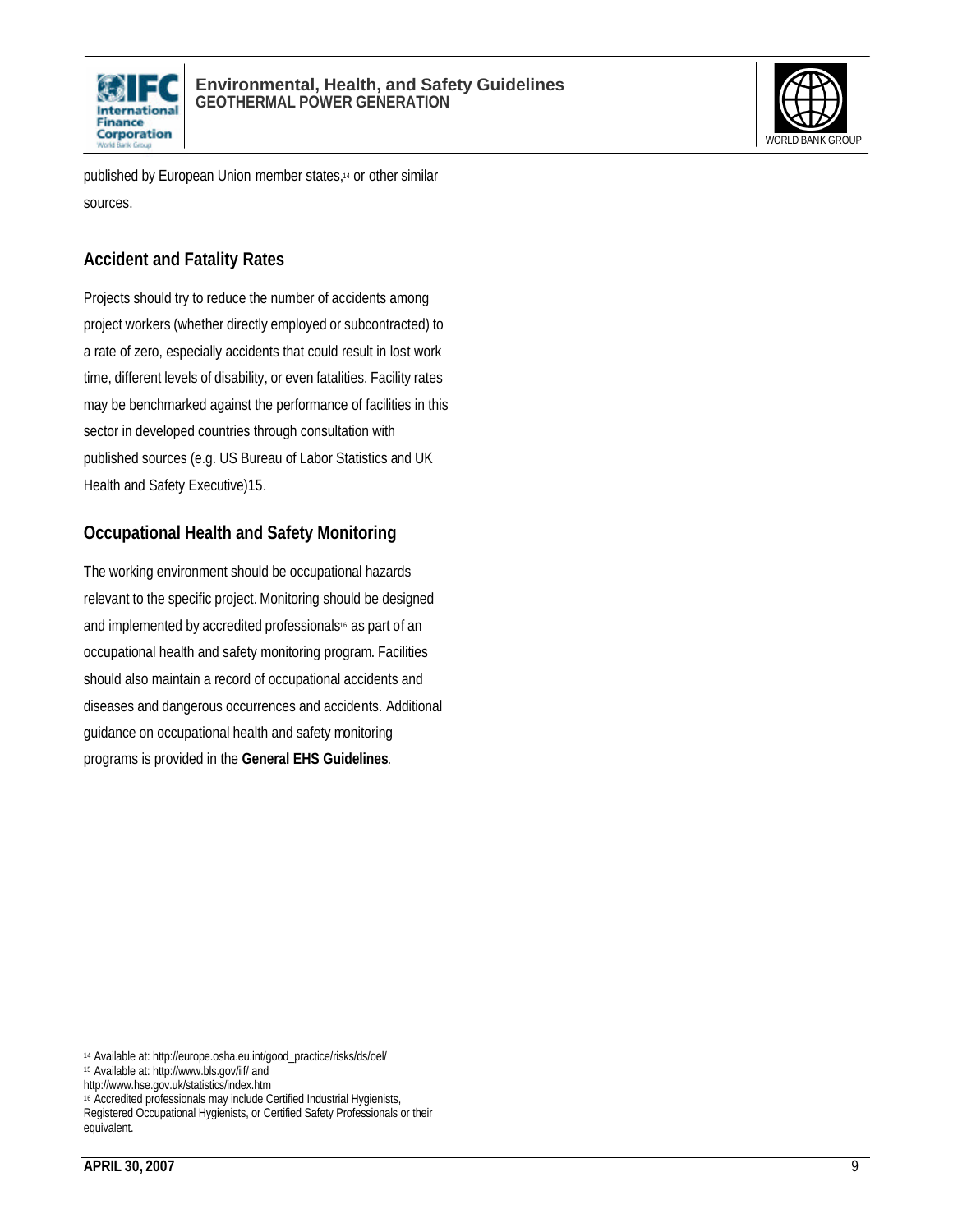



# **3.0 References and Additional Sources**

ANZECC (Australian and New Zealand Environment Conservation Council). ANZECC. Available at http://www.deh.gov.au/about/councils/anzecc (accessed on March, 2006).

AS/NZ (Australian/New Zealand Standard on Risk Management). 1999. Australian/New Zealand Standard on Risk Management (AS/NZ 4360:1999). Auckland, NZ: AS/NZ. Available at

http://www.uq.edu.au/hupp/index.html?page=30899&pid=30896 (accessed on March 2006).

Axelsson, G., and Gunnlaugsson, E. 2000. "Background: Geothermal utilization, management and monitoring." In *Long-Term Monitoring of High- and Low Enthalpy Fields under Exploitation*, World Geothermal Congress 2000 Short Courses, Japan, 3–10. Beppu, Japan.

Babok, B., Toth, A., 2003. Geothermal energy production and its environmental impacts in Hungary. International Geothermal Conference , Reykjavik, 2003., pp. 19-25.

Bay Area Air Quality Management District, Regulation 9: Inorganic Gaseous Pollutants, Rule 5 – Hydrogen Sulfide from Geothermal Power Plants. Available at http://www.baaqmd.gov/dst/regulations/index.htm#reg9 (accessed on September 11, 2006).

Brophy, Paul. 1997. "Environmental Advantages to the Utilization of Geothermal Energy." *Renewable Energy* 10:2–3, table 3.374.

Bloomfield, K., Moore, J.N., and R.M. Neilson Jr. (2003). Geothermal Energy Reduces Greenhouse Gases. Davis, CA.: Geothermal Research Council. GRC Bulletin, April 2003.

Brown, K. L. 2000. "Impacts on the physical environment." In Brown, K.L., ed., *Environmental Safety and Health Issues in Geothermal Development*, World Geothermal Congress 2000 Short Courses, Japan, 43—56. Beppu, Japan**.**

California Energy Commission. 2002. Overview of Geothermal Energy in California. Sacramento, CA. California Energy Commission. Available at http://www/energy.ca.gov/geothermal/overview</u> (accessed on March 2006.

California Vision of Oil Gas and Geothermal Resources. 2004. Geothermal Injection Wells.: California Vision of Oil Gas and Geothermal Resources. Available at

http:/www.consrv.ca.gov/DOG/geothermal/general\_info/injection\_wells.htm (accessed on March 2006).

Crecilius, E.A.; Robertson, D.E.; Fruchter, J.S.; and Ludwick, J.D. 1976. Chemical forms of mercury and arsenic emitted by a geothermal power plant. 10th Annual Conference on Trace Substances in Environmental Health. University of Missouri, Columbia, Missouri, United States.

Dipippo, R. 1999. Small Geothermal energy Plant, Design, Performance and Economics. Geothermal Research Council Bulletin (June).Davis, Ca.

Duffield, W.A., Sass, J.H, 2003. Geothermal Energy – Clean Power from the Earth's Heat. U.S. Geological Survey.Circular 1249. p. 43

FME (Federal Ministry for the Environment of Germany). 2005. *Geothermal Energy – Energy for the Future.* Werner Burchmann, ed. Berlin, Germany: Federal Ministry for the Environment, Nature Conservation and Nuclear Safety. Available at www.bmu.de. (accessed March 2006).

Geothermal Hot Line. 1996. Subsidence and Uplift at Heber Geothermal Field. California.

Geothermal Regulatory and Reclamation Program at DOGAMI. Department of Geology and Minerals Industries. Portland, OR. Available at http://www.oregongeology.com/sub/oil/oilhome.htm (accessed on March 2006).

Geothermal Training Programme Reports. 2003. Orkustofnun, Grensásvegur 9, Number 5 IS-108. Reykjavík, Iceland.

Gutierrez-Negrin, L.C.A., and Quijano-Leon, J.L. 2004. Analysis of Seismicity in the Los Humeros, Mexico, Geothermal Field. *Geothermal Resources Council Transactions* 28: 467–72.

Hiroyuki T., H. Takagi, Y. Kiyota, K., Matsuda, Hideki Hatanaka, Kanichi Shimada, Hirofumi Inuyama, Roger Young, Larry F. Bayrante, Oliver T. Jordan, Jesus Reymundo M. Salera, and Francis Edward B. Bayon. 2000. Development and Verification of a Method to Forecast Hot Springs Interference due to Geothermal Power Exploitation. Proceedings World Geothermal Congress 2000. Kyushu - Tohoku, Japan, May 28–June 10, 2000.

International Geothermal Association. 2001. Report of the IGA to the UN Commission on Sustainable Development, Session 9 (CSD-9), New York, April 2001.

International Energy Agency. 2003. Appendices to Report on Benign Energy: The Environmental Implications of Renewables. Appendix G Geothermal Paris, France: International Energy Agency. Available at

http://www.iea.org/pubs/studies/files/benign/pubs/append3g.pdf (accessed on March 2003).

Kagel. A, D. Bates, and K. Gawell. 2005. *Clear the Air: Air Emissions from Geothermal Electric Power Facilities Compared to Fossil-Fuel Power Plants in the United States.* Washington, DC: Geothermal Energy Association, GRC Bulletin, May/June.

Kestin, J. (Editor). Source book on the production of electricity from Geothermal Energy. US Department of Energy. Division of Geothermal Energy. Washington, D.C.

Krzan, Zbigniew. 1995. "Environmental Protection of the Tatra, Pieniny and Gorge Mountains by the Use of Geothermal Energy." *WGC* 4: 2799–800.

Lienau, P.J., and Lunis, B.C. (editors), 1991. Geothermal direct use engineering and design guidebook. Geoheat Center, Oregon Institute of Technology.

Lunis, B., and Breckenridge, R. 1991. "Environmental considerations." In Lienau, P.J. and Lunis, B.C., eds., *Geothermal Direct Use, Engineering and Design Guidebook*, 437–45. Klamath Falls, Oregon: Geo-Heat Center.

Philippines DOE (Department of Energy). 2002. Guidelines for Geothermal Operations in the Philippines. Bureau Circular No. 83-01-02 .Manila. DOE. Available at www.doe.gov.ph/peer2005 (accessed on March 2003.

Reed, Marshall J., and J. Renner. 1995. "Environmental Compatibility of Geothermal Energy." In F.S. Sterret, eds., *Alternative Fuels and the Environment.* Boca Raton: CRC Press.

Takashashi, K, M. Kuragaki, 2000. Yanaizu-Nishiyama geothermal power station H2S Abatement. Proceedings of World Geothermal Congress, Beppu, Japan, 2000. pp. 719-724

Timperly, M.H., and L.F. Hill, (1997). Discharge of mercury from the Wairakei geothermal power station to the Waikato River, New Zealand. New Zealand Journal of Marine and Freshwater Research, 1997, Vol. 31: 327-336

UNEP (United Nations Environmental Programme). 2005. Guidelines for Geothermal Energy Systems (Release 1.0) Environmental Due Diligences of Renewable Energy Projects, United Nations Environmental Programme. UNEP. Available at www.energy-base.org/fileadmin/ media/sefi/docs/edd\_geothermal.pdf (accessed on November 5, 2005).

U.S. DOE (U.S. Department of Energy), 2000. Revised Geothermal Safety and health rules and regulations. Department Circular 2000-02-001. Washington DC.

US DOE (U.S. Department of Energy). 2001. Energy and Geosciences Institute at University of Utah. Geothermal Energy: Clean Sustainable Energy for the Benefit of Humanity and the Environment (Brochure).. Washington, DC: US DOE. Available at http://www.geo-energy.org/RedBrochure.pdf (accessed on October 2004).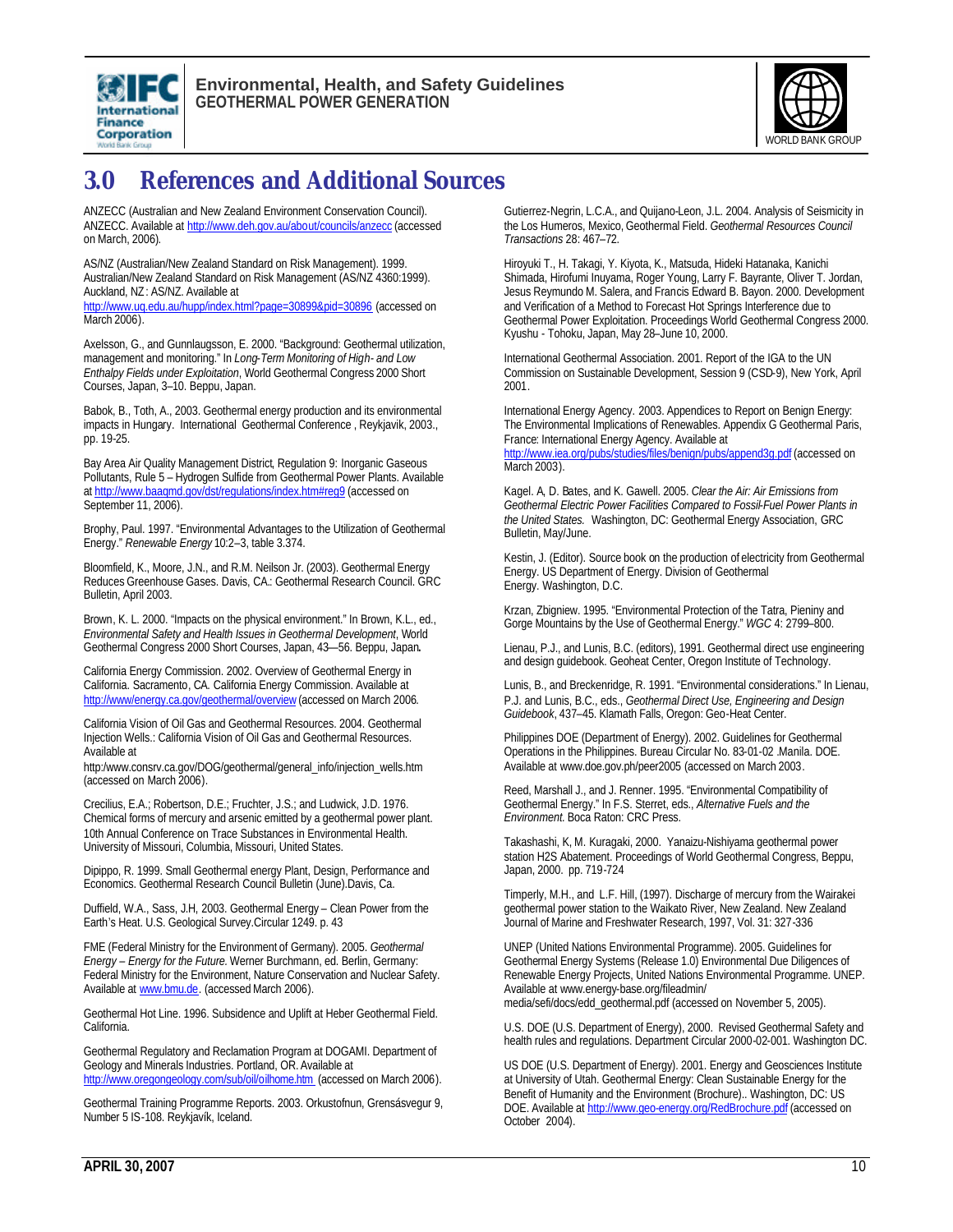

#### **Environmental, Health, and Safety Guidelines GEOTHERMAL POWER GENERATION**



US DOE (U.S. Department of Energy), Energy Efficiency and Renewable Energy (EERE). 2004. Geothermal Technologies Program. Geothermal energy Plants.. Washington, DC: US DOE/EERE. Available at http://www.eere.gov/geothermal/powerplants.html (accessed on December 6, 2004).

US DOE (U.S. Department of Energy), Geothermal Technologies Program. 2004. Geopowering the West: Hawaii Facts Sheet. December 21, 2004. Washington, DC: US DOE. Available at

http://www.eere.energy.gov/geothermal/gpw\_hawaii.html (accessed on March 2006).

U.S. DOE (U.S. Department of Energy), NERL(National Renewable Energy Laboratory). 2001. Geothermal Energy: Heat from the Earth (Publication No. DOE/GO – 102001-1432). Washington, DC: US DOE/NERL. Available at http://www.nrel.gov/dos/fy02osti/29214/pdf (accessed on December 6, 2004).

Utah Water Quality Act. 2004. The Utah Water Quality Act and Title R317 - Environmental Quality and Water Quality, 2004. State of Utah.

Weres, O. 1984. Environmental Protection and the Chemistry of Geothermal Fluids. Berkley, CA.: Lawrence Berkeley Laboratory, LBL 14403.

World Bank Group. 2002. Geothermal Energy. Washington, DC: World Bank Group. Available at http://www.worldbank.org/html/fpd/energy/geothermal/ (accessed on December 6, 2004).

World Health Organization (WHO), Air Quality Guidelines, Second Edition, Geneva, 2000. Available at http://www.euro.who.int/air/activities/20050223\_3 (accessed on September 11, 2006).

World Energy Council website (June 2006): http://www.worldenergy.org/wecgeis/publications/default/tech\_papers/17th\_congress/3\_1\_17.asp

Wright, P.M. 1998. The Sustainability of Production from Geothermal Resources. Bulletin. Geo-Heat Center 19(2): 9–12.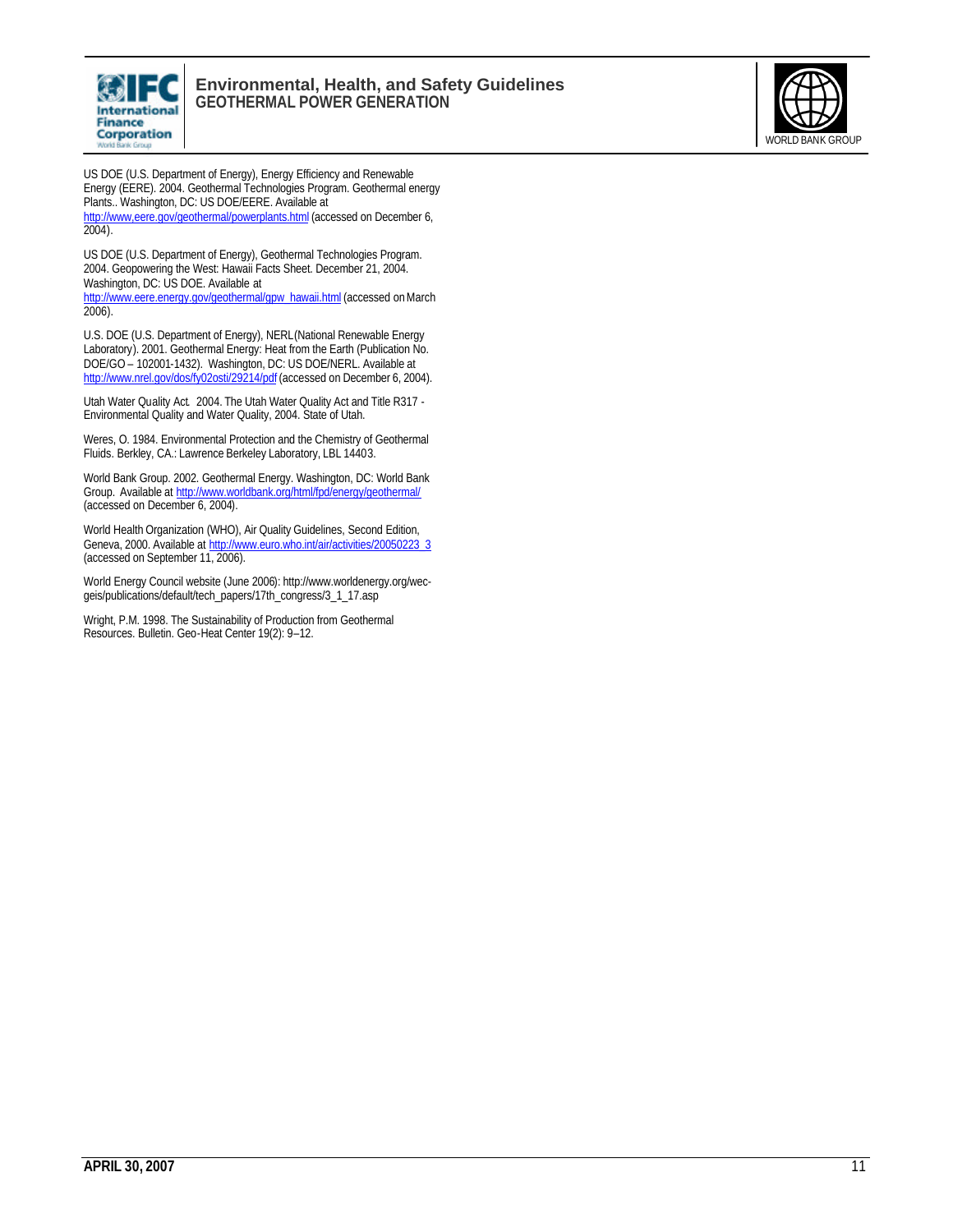



# **Annex A: General Description of Industry Activities**

Geothermal power generation involves harnessing hightemperature, underground reservoirs of geothermal waters or steam, and converting the thermal energy to electricity. Geothermal power generation plants are typically located adjacent to sources of thermal energy to reduce heat losses from transportation. Longer distances for power transmission and distribution can be accommodated by appropriately sized power lines. Geothermal power plants typically require 0.5 to 3.5 hectares of land per megawatt (MW). Integrated geothermal developments provide power generation and may use residual heat from the rejected geothermal fluid in a variety of potential downstream industries, such as greenhouses, aquaculture, space heating, food / fruit processing, recreational hotel / spa use, among others.<sup>17</sup>

The basic components of geothermal power generation facilities include wells to access steam and superheated groundwater, steam turbines, generators, condensers, cooling towers, reinjection pumps, and electrical grid interconnection equipment.

Geothermal energy projects involves three major stages, including exploration and reservoir evaluation, production field development, and power plant construction.

Exploration and reservoir evaluation activities include geological, geophysical, and drilling surveys for exploratory drilling and reservoir testing.

Production field development involves drilling steam or hot water production wells and re-injection wells and processing of the reservoir output for use in the power plant. Drilling will continue throughout the life of the project, as production and injection wells need to be periodically updated to support power generation requirements.

Power plant construction activities include construction of the power plant facility and associated infrastructure, including cooling towers, pipelines, and facilities for treatment and reinjection of wastewaters and gases. Other activities include establishment of settling ponds to support drilling and well testing, and construction of access roads, storage yards, and maintenance facilities.

Operational activities include routine operation and maintenance of the geothermal power plant, well field monitoring and maintenance, periodically drilling of production and injection wells, geothermal fluid processing and pipeline maintenance.

Superheated geothermal fluids typically contain a number of dissolved metals and gases. Wastewater effluents and gases are typically re-injected into the reservoir or its periphery to minimize the potential for groundwater contamination. Construction of settling / cooling ponds with lagoon covers to capture and scrub gases is sometimes necessary for circumstances in which the reinjection of wastewater fluids and gases is not possible.

Depending on the design of the facility, cooling towers may use geothermal fluids or borrow from surface water sources for circulation. Hazardous solid waste may be generated from the sulfur precipitates within the condensate and should be removed and properly stored on site before disposal.

There are two major types of geothermal resources: dry steam and hot water18. In dry steam resources, the output of the producing wells is a dry steam which can be used directly to run the turbine-generators while in hot water resources, the well discharge is high-temperature (>180 °C) water. For water resources under 180°C, power generation is possible using a

 $\overline{a}$ 

 $\overline{a}$ 18 Duffield and Sass (2003)